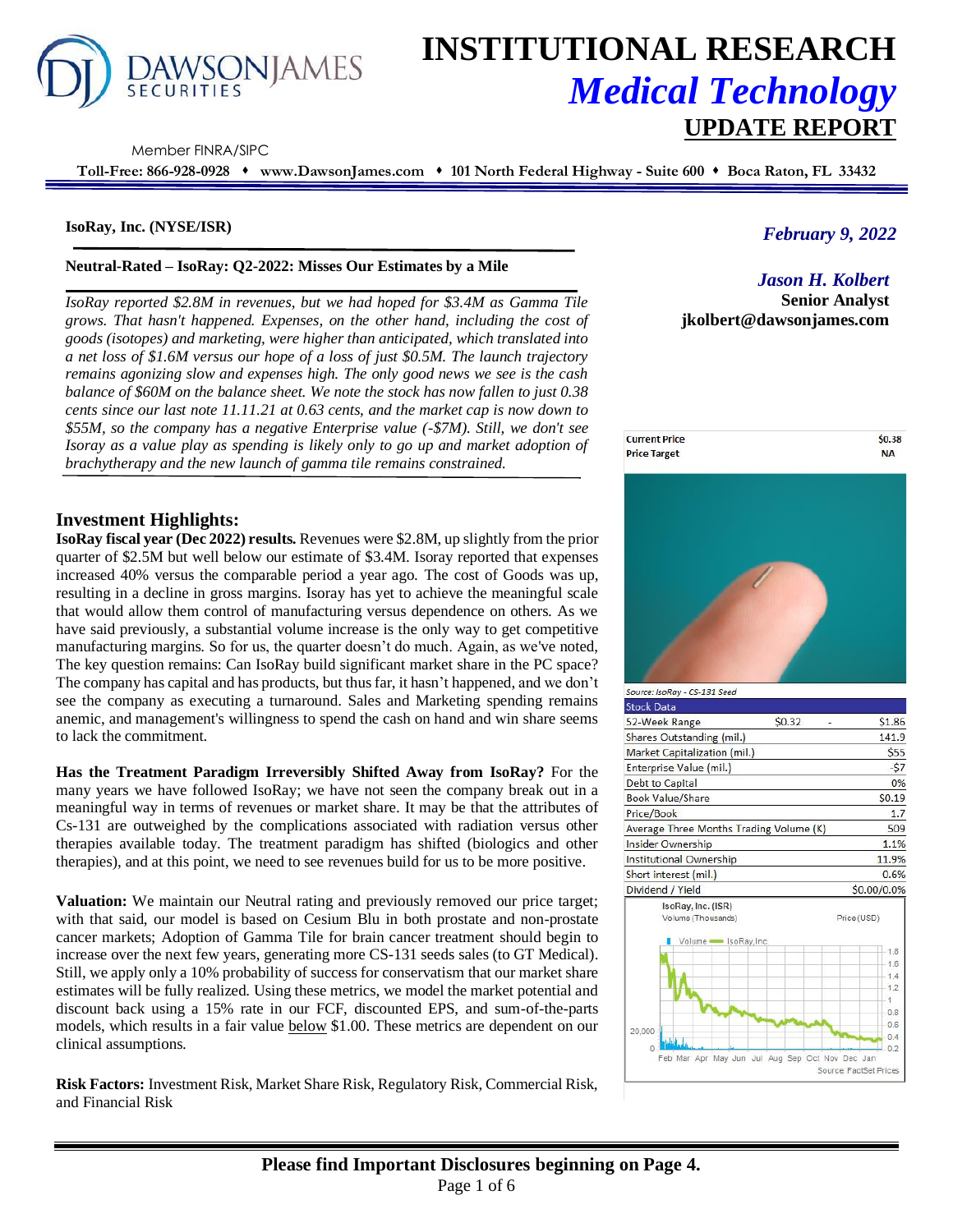

**Risk Analysis:**

**Investment Risk**: IsoRay is a small capital company, which can translate into high volatility and risk for investors. The company's revenues depend on one product with multiple applications. Prostate cancer treatment accounted for greater than three-fourths of product sales, and the prostate cancer market has been declining.

**Market Share Risk.** IsoRay faces well-entrenched competition within the brachytherapy marketplace as well as outside the marketplace from well-capitalized large pharma and biotechnology companies.

**Regulatory Risk**: Barium is the main raw material used to make Cesium-131. IsoRay relies heavily on the production of Barium. The main supplier of Cesium-131 is in Russia, so the majority of the production of Cesium is dependent on U.S. - Russian relations. The manufacturing facilities all need to pass certain standards of operation in order to be functionally running.

**Commercial Risk**: End consumers may believe that there is a lack of product doses for Cesium 131, and radiation therapy represents a complication for some providers.

**Financial Risk**: IsoRay is likely to have additional capital raises before the company can be self-sustaining.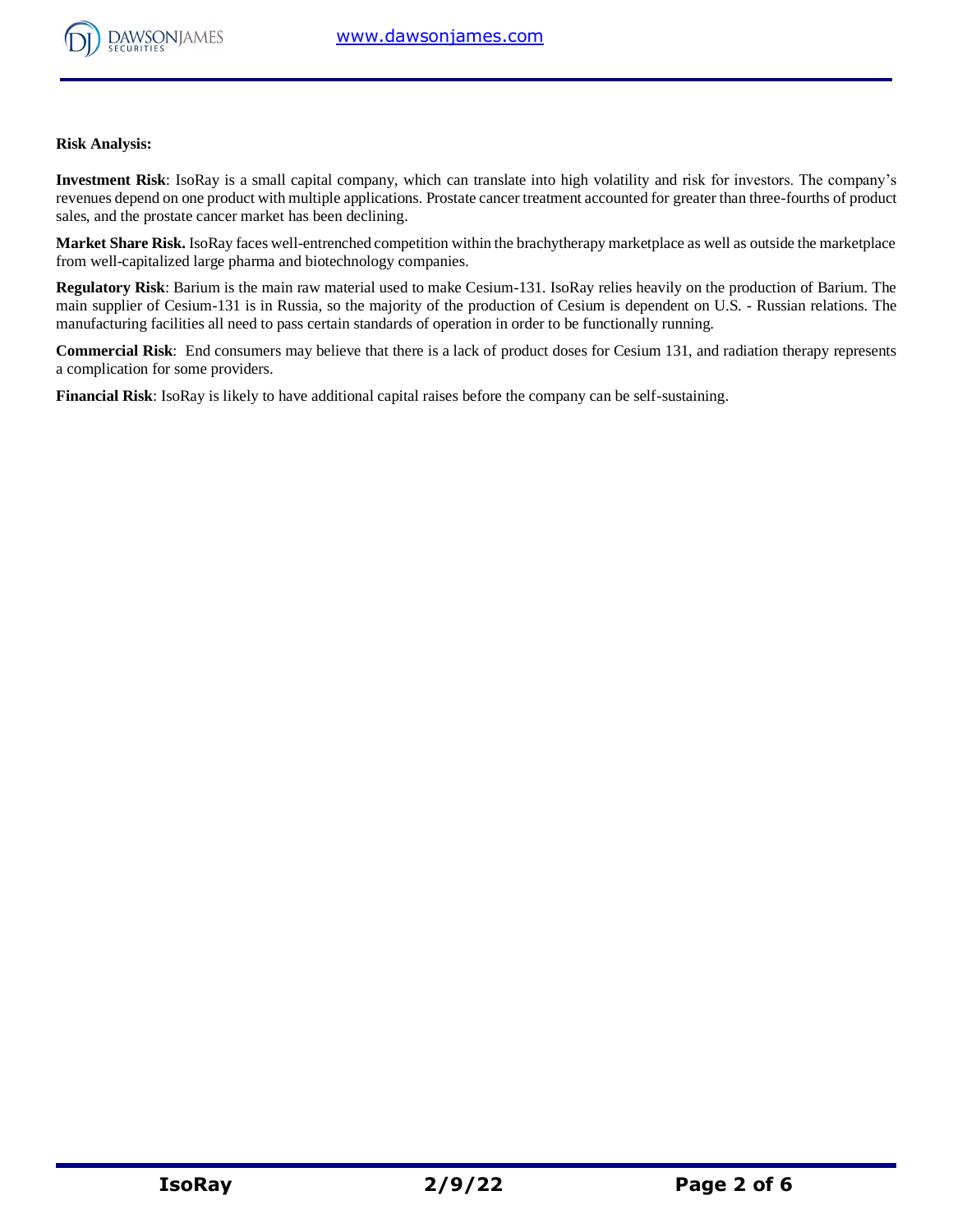

#### **Exhibit 4. Income Statement**

| IsoRav™ Medical, Inc.: Income Statement (\$000)      | 6.2017   | 6.2018  | 6.2019  | 6.2020  | <b>July-Sept</b> | Oct-Dec | Jan-Mar | Apr-Jun | 6.2021         | July-Sept      | Oct-Dec | Jan-Mar | Apr-Jun | 6.2022   | 6.2023  | 6.2024  | 6.2025  | 6.2026  | 6.2027  | 6.2028  | 6.2029  | 6.2030  |
|------------------------------------------------------|----------|---------|---------|---------|------------------|---------|---------|---------|----------------|----------------|---------|---------|---------|----------|---------|---------|---------|---------|---------|---------|---------|---------|
| IsoRay™ Medical, Inc.: YE Jun 30                     | 2017A    | 2018A   | 2019A   | 2020A   | 1Q21A            | 2Q21A   | 3Q21A   | 4Q21A   | 2021A          | 1Q22A          | 2Q22E   | 3Q22E   | 4Q22E   | 2022E    | 2023E   | 2024E   | 2025E   | 2026E   | 2027E   | 2028E   | 2029E   | 2030E   |
| Cs-131 Prostate Cancer                               | 4.761    | 5.369   | 5.252   | 6.927   | 1.930            | 1.909   | 2.000   | 2,160   | 7.999          | 2,364          | 2.660   | 2.470   | 2.470   | 9,882    | 14.515  | 18,712  | 23,490  | 28,881  | 34.914  | 41,621  | 43.419  | 45,206  |
| Cs-131 Seeds (non-prostate - non-brain)              |          | 506     | 1,162   | 1,703   | 300              | 300     | 450     | 400     | 1,450          | 100            | 100     | 370     | 370     | 1,479    | 1,509   | 1,539   | 1,570   | 1,601   | 1.633   | 1,666   | 1,699   | 1,733   |
| Gamma Tile                                           |          |         | 224     | 1,050   | 154              | 150     | 150     | 150     | 604            | 100            | 100     | 594     | 594     | 2,375    | 3,028   | 3,706   | 4.410   | 5.141   | 5,899   | 6,685   | 7,501   | 8,625   |
| <b>Total Product Sales</b>                           | 4.761    | 5.923   | 7.314   | 9.680   | 2.384            | 2.359   | 2.600   | 2.710   | 10.053         | 2.564          | 2.860   | 3.434   | 3.434   | 13.736   | 19,051  | 23.956  | 29,470  | 35.622  | 42.445  | 49.972  | 52.619  | 55.564  |
| <b>Expenses</b>                                      |          |         |         |         |                  |         |         |         |                |                |         |         |         |          |         |         |         |         |         |         |         |         |
| Cost of product sales (prostate)                     | 3.923    | 3.790   | 3,808   | 4,733   | 1,100            | 2,321   | 1,038   | 1,254   | 5.713          | 1,435          | 1.144   | 1,374   | 1,374   | 5,326    | 7,049   | 8,624   | 10,314  | 12.112  | 14.431  | 16,991  | 17,364  | 18,336  |
| COGS % of revenue                                    | 82%      | 68%     | 64%     | 49%     | 57%              | $57\%$  | 40%     | 40%     | 57%            | 56%            | 40%     | 40%     | 40%     | 399      | 379     | 36%     | 35%     | 34%     | 34%     | 34%     | 33%     | 33%     |
| Cost of product sales (non-prostate)                 |          | 291     | 459     | 311     | 38               |         | 200     | 110     | 348            | 100            | 40      | 193     | 193     | 771      | 907     | 1,049   | 1,196   | 1,348   | 1,506   | 1,670   | 1,840   | 2,072   |
| COGS % of revenue                                    | 209      | 5%      | 28%     | 20%     | 25%              | 20%     | 20%     | 20%     | 20%            | 100%           | 20%     | 20%     | 20%     | 20%      | 20%     | 20%     | 20%     | 20%     | 20%     | 20%     | 20%     | 20%     |
| Sales and marketing expenses                         | 2,310    | 2.660   | 2,679   | 2,976   | 581              |         | 581     | 659     | 1,821          | 761            | 464     | 464     | 464     | 1,857    | 1,895   | 1,932   | 1,971   | 2,011   | 2,051   | 2,092   | 2,134   | 2,176   |
| S&M% of revenue                                      |          |         |         |         |                  |         |         |         |                |                |         |         |         |          |         |         |         |         |         |         |         |         |
| General and administrative expenses                  | 3.918    | 4.165   | 4.172   | 4,571   | 1,067            | 619     | 1,185   | 1,312   | 4,183          | 1,840          | 1,067   | 1,067   | 1,067   | 4,267    | 4,352   | 4,439   | 4,528   | 4.618   | 4.711   | 4,805   | 4,901   | 4,999   |
| G&A% of revenue                                      |          |         |         |         |                  |         |         |         |                |                |         |         |         |          |         |         |         |         |         |         |         |         |
| Research and development                             | 965      | 1.746   | 1.474   | 1,126   | 312              | 292     | 362     | 468     | 1.434          | 702            | 549     | 376     | 376     | 1,506    | 1,581   | 1,613   | 1,629   | 1.645   | 1.661   | 1.678   | 1,695   | 1,712   |
| R&D % of revenue                                     |          |         |         |         |                  |         |         |         |                |                |         |         |         |          |         |         |         |         |         |         |         |         |
|                                                      | (48)     |         |         | (73)    |                  |         |         |         |                |                |         |         |         |          |         |         |         |         |         |         |         |         |
| <b>Stk Optn's</b>                                    |          |         |         |         |                  |         |         |         |                |                |         |         |         |          |         |         |         |         |         |         |         |         |
| Non-GAAP, Adj                                        |          |         |         |         |                  |         |         |         |                |                |         |         |         |          |         |         |         |         |         |         |         |         |
| <b>Total Expenses</b>                                | 11.068   | 12.652  | 12.592  | 13,571  | 3.098            | 3.232   | 3.366   | 3.803   | 13,499         | 4.838          | 4.460   | 3.474   | 3.474   | 13.727   | 15.784  | 17.657  | 19.638  | 21.734  | 24.361  | 27.236  | 27,934  | 29.295  |
| Operating income (Loss)                              | (6, 307) | (6.729) | (5,278) | (3,891) | (714)            | (873)   | (766)   | (1,093) | (3.446)        | (2, 274)       | (1,600) | (40)    | (40)    |          | 3.267   | 6.299   | 9.832   | 13.888  | 18.085  | 22.737  | 24.685  | 26,269  |
| Interest income                                      | 117      | 29      |         | 30      |                  | 5       | 21      | 32      | 59             | 3 <sup>1</sup> |         |         |         |          |         |         |         |         |         |         |         |         |
| Change in fair value of warrant derivative liability | 27       |         |         |         |                  |         |         |         |                |                |         |         |         |          |         |         |         |         |         |         |         |         |
| Financing and interest expense                       |          |         |         |         |                  |         |         |         |                |                |         |         |         |          |         |         |         |         |         |         |         |         |
| <b>Total other income</b>                            | 144      | 29      |         | 30      |                  | -5      | 21      | 32      | 59             | 31             |         |         | $\sim$  |          |         |         |         |         |         |         |         |         |
| <b>Pretax Income</b>                                 | (6.163)  | (6.700) | (5.278) | (3.861) | (713)            | (868)   | (745)   | (1,061) | (3.387)        | (2.243)        | (1.600) | (40)    | (40)    | <b>Q</b> | 3.267   | 6.299   | 9.832   | 13.888  | 18.085  | 22.737  | 24,685  | 26.269  |
| Income Tax Benefit (Provision)                       |          |         |         | (11)    | (3)              | (61)    | (52)    | (74)    | (190)          |                | (144)   | (4)     | (4)     | (151)    | 359     | 882     | 1.573   | 2.361   | 3,255   | 4,320   | 6,194   | 7,648   |
| <b>Tax Rate</b>                                      | no       |         |         |         | 7%               | 7%      | 7%      |         | 6 <sup>o</sup> |                | 9%      | 9%      |         | 1691%    |         | 149     | 169     | 179     |         |         | 25%     | 29%     |
| <b>GAAP Net Income (loss)</b>                        | (6.166)  | (6,711) | (5,278) | (3.872) | (716)            | (807)   | (693)   | (987)   | (3, 197)       | (2, 243)       | (1,600) | (36)    | (36)    | 160      | 2.908   | 5.417   | 8.259   | 11.527  | 14.829  | 18,417  | 18,491  | 18.621  |
| Preferred stock dividends                            | (11)     | (11.00) |         |         |                  |         |         |         |                |                |         |         |         |          |         |         |         |         |         |         |         |         |
| <b>GAAP-EPS</b>                                      | (0.11)   | (0.12)  | (0.08)  | (0.05)  | (0.01)           | (0.01)  | (0.01)  | (0.01)  | (0.03)         | (0.02)         | (0.01)  | (0.00)  | (0.00)  | (0.03)   | 0.02    | 0.04    | 0.06    | 0.08    | 0.10    | 0.13    | 0.13    | 0.13    |
| Non GAAP EPS (dil)                                   | (0.11)   | (0.12)  | (0.08)  | (0.05)  | (0.01)           | (0.01)  | (0.01)  | (0.01)  | (0.03)         | (0.02)         | (0.01)  | (0.00)  | (0.00)  | (0.03)   | 0.02    | 0.04    | 0.06    | 0.08    | 0.10    | 0.13    | 0.13    | 0.13    |
| Wotd Ava Shrs (Bas) - '000s                          | 55.016   | 55.159  | 67.042  | 72.057  | 85.980           | 119,047 | 122.566 | 141.673 | 117,317        | 141.915        | 142.057 | 142.199 | 142.341 | 142.128  | 142.697 | 143.269 | 143.843 | 144,419 | 144.998 | 145.579 | 146.162 | 146.747 |
| Wgtd Avg Shrs (Dil) - '000s                          | 55.016   | 55.159  | 67.042  | 74.341  | 95.124           | 119,047 | 122.566 | 141.673 | 119,602        | 141.915        | 142.057 | 142.199 | 142.341 | 142.128  | 142.697 | 143,269 | 143,843 | 144,419 | 144.998 | 145.579 | 146.162 | 146,747 |

*Source: Dawson James estimates and Company Reports*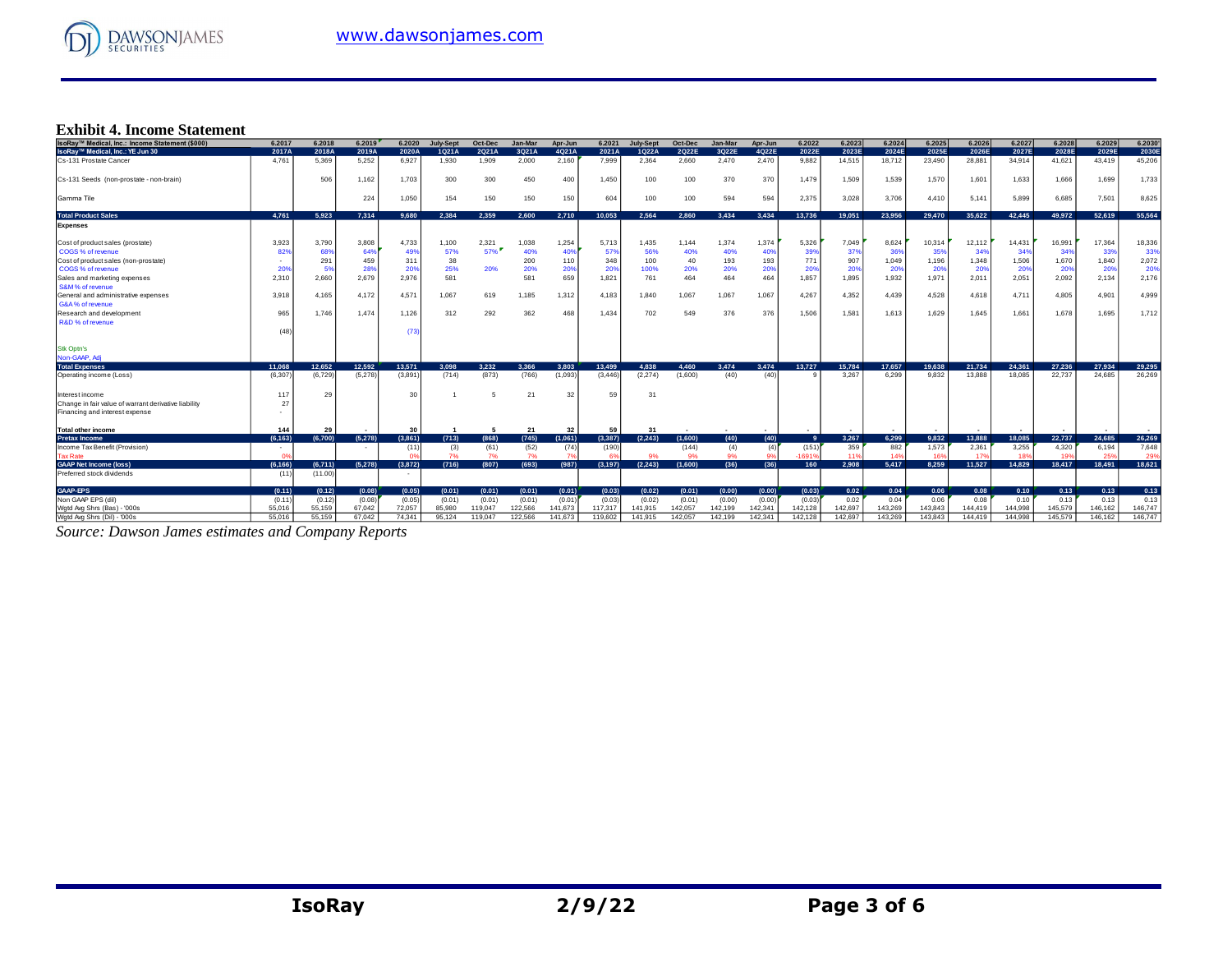

#### Companies mentioned in this report

*GT Medical (private)*

#### **Important Disclosures:**



#### Price target and rating changes over the past three years: Initiated – Buy – July 1,  $2019$  – Price Target \$1.00

- Update Buy September 26, 2019 Price Target \$1.00
- Update Buy November 22, 2019 Price Target \$1.00
- Update Buy February 5, 2020 Price Target \$1.00
- Update Buy May 13, 2020 Price Target \$1.00
- Update Buy September 22, 2020 Price Target \$1.00 Rating Change – Neutral – October 20, 2020 – Price Target NA
- Update Neutral November 12, 2020 Price Target NA
- Update Neutral March 31, 2021 Price Target NA
- Update Neutral September 22, 2021 Price Target NA
- Update Neutral September 22, 2021 Price Target NA
- Update Neutral November 11, 2021 Price Target NA
- Update Neutral February 9, 2022 Price Target NA

Dawson James Securities, Inc. (the "Firm") is a member of the Financial Industry Regulatory Authority ("FINRA") and the Securities Investor Protection Corporation ("SIPC").

The Firm does not make a market in the securities of the subject company(s). The Firm has NOT engaged in investment banking relationships with ISR in the prior twelve months, as a manager or co-manager of a public offering and has NOT received compensation resulting from those relationships. The Firm may seek compensation for investment banking services in the future from the subject company(s). The Firm has NOT received any other compensation from the subject company(s) in the last 12 months for services unrelated to managing or co-managing of a public offering.

Neither the research analyst(s) whose name appears on this report nor any member of his (their) household is an officer, director or advisory board member of these companies. The Firm and/or its directors and employees may own securities of the company(s) in this report and may increase or decrease holdings in the future. As of January 27, 2022, the Firm as a whole did not beneficially own 1% or more of any class of common equity securities of the subject company(s) of this report. The Firm, its officers, directors, analysts or employees may affect transactions in and have long or short positions in the securities (or options or warrants related to those securities) of the company(s) subject to this report. The Firm may affect transactions as principal or agent in those securities.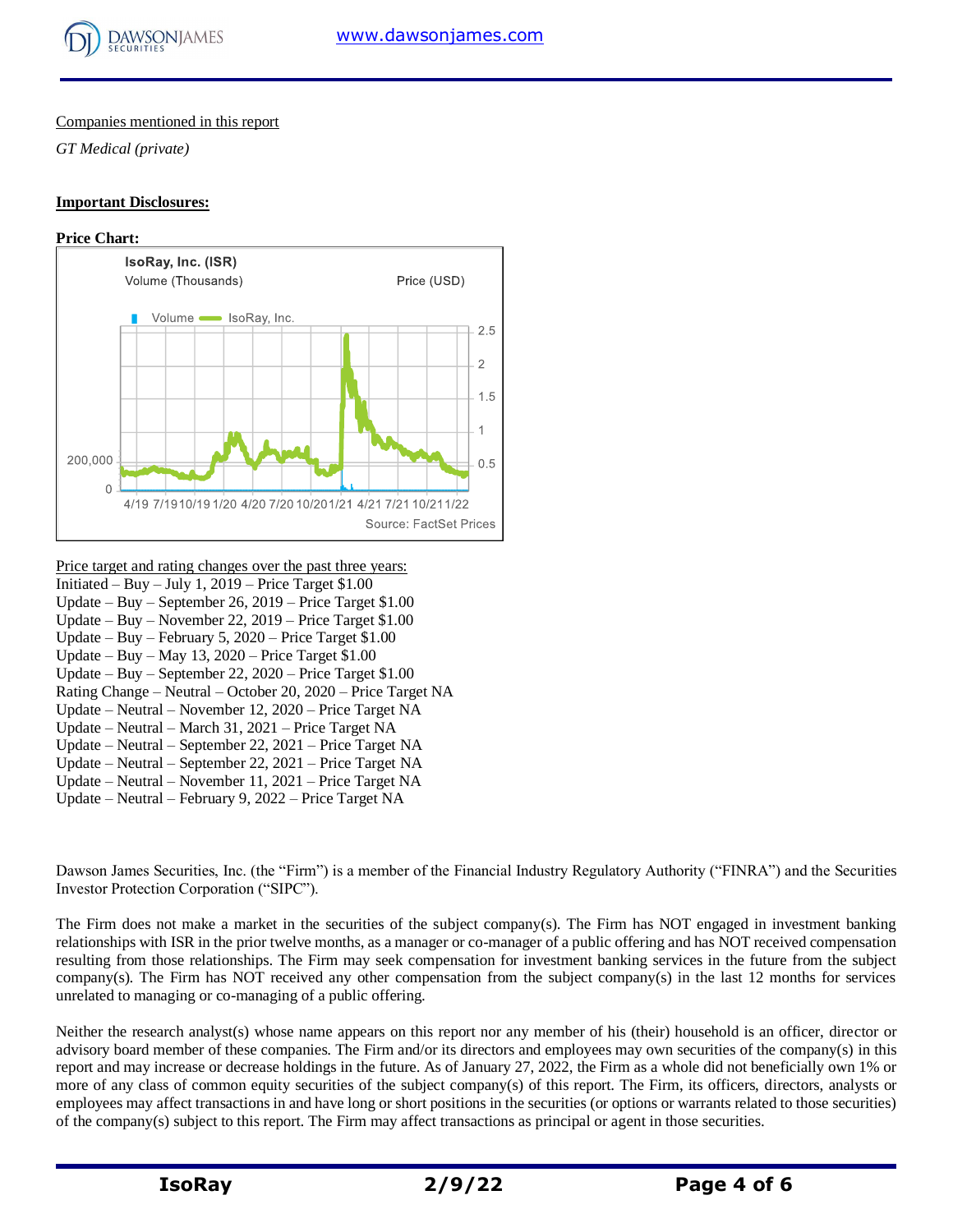

Analysts receive no direct compensation in connection with the Firm's investment banking business. All Firm employees, including the analyst(s) responsible for preparing this report, may be eligible to receive non-product or service specific monetary bonus compensation that is based upon various factors, including total revenues of the Firm and its affiliates as well as a portion of the proceeds from a broad pool of investment vehicles consisting of components of the compensation generated by investment banking activities, including but not limited to shares of stock and/or warrants, which may or may not include the securities referenced in this report.

Although the statements in this report have been obtained from and are based upon recognized statistical services, issuer reports or communications, or other sources that the Firm believes to be reliable, we cannot guarantee their accuracy. All opinions and estimates included in this report constitute the analyst's judgment as of the date of this report and are subject to change without notice.

# **Information about valuation methods and risks can be found in the "VALUATION" and "RISK ANALYSIS" sections of this report.**

The securities of the company discussed in this report may be unsuitable for investors depending on their specific investment objectives and financial position. This report is offered for informational purposes only and does not constitute an offer or solicitation to buy or sell any securities discussed herein in any jurisdiction where such would be prohibited. Additional information is available upon request.

### **Rating Definitions:**

- 1) **Buy**: The analyst believes the price of the stock will appreciate and produce a total return of at least 20% over the next 12-18 months;
- 2) **Neutral**: The analyst believes the price of the stock is fairly valued for the next 12-18 months;
- 3) **Sell**: The analyst believes the price of the stock will decline by at least 20% over the next 12-18 months and should be sold.

The following chart reflects the range of current research report ratings for all companies followed by the analysts of the Firm. The chart also reflects the research report ratings relating to those companies for which the Firm has performed investment banking services.

| <u>carrent as one.</u>      |                |            |                |               |
|-----------------------------|----------------|------------|----------------|---------------|
|                             | Company        |            | Investment     |               |
|                             | Coverage       |            | <b>Banking</b> |               |
|                             |                |            |                | % of          |
| <b>Ratings Distribution</b> | # of Companies | % of Total | # of Companies | <b>Totals</b> |
| Market Outperform (Buy)     | 31             | 76%        | b              | 19%           |
| Market Perform (Neutral)    | 10             | 24%        |                | 0%            |
| Market Underperform (Sell)  | 0              | 0%         |                | 0%            |
| Total                       | 41             | 100%       |                | 15%           |

Current as of… 8-Feb-22

#### **Analyst Certification:**

The analyst(s) whose name appears on this research report certifies that 1) all of the views expressed in this report accurately reflect his (their) personal views about any and all of the subject securities or issuers discussed; and 2) no part of the research analyst's compensation was, is, or will be directly or indirectly related to the specific recommendations or views expressed by the research analyst in this research report; and 3) all Dawson James employees, including the analyst(s) responsible for preparing this research report, may be eligible to receive non-product or service specific monetary bonus compensation that is based upon various factors, including total revenues of Dawson James and its affiliates as well as a portion of the proceeds from a broad pool of investment vehicles consisting of components of the compensation generated by investment banking activities, including but not limited to shares of stock and/or warrants, which may or may not include the securities referenced in this report.